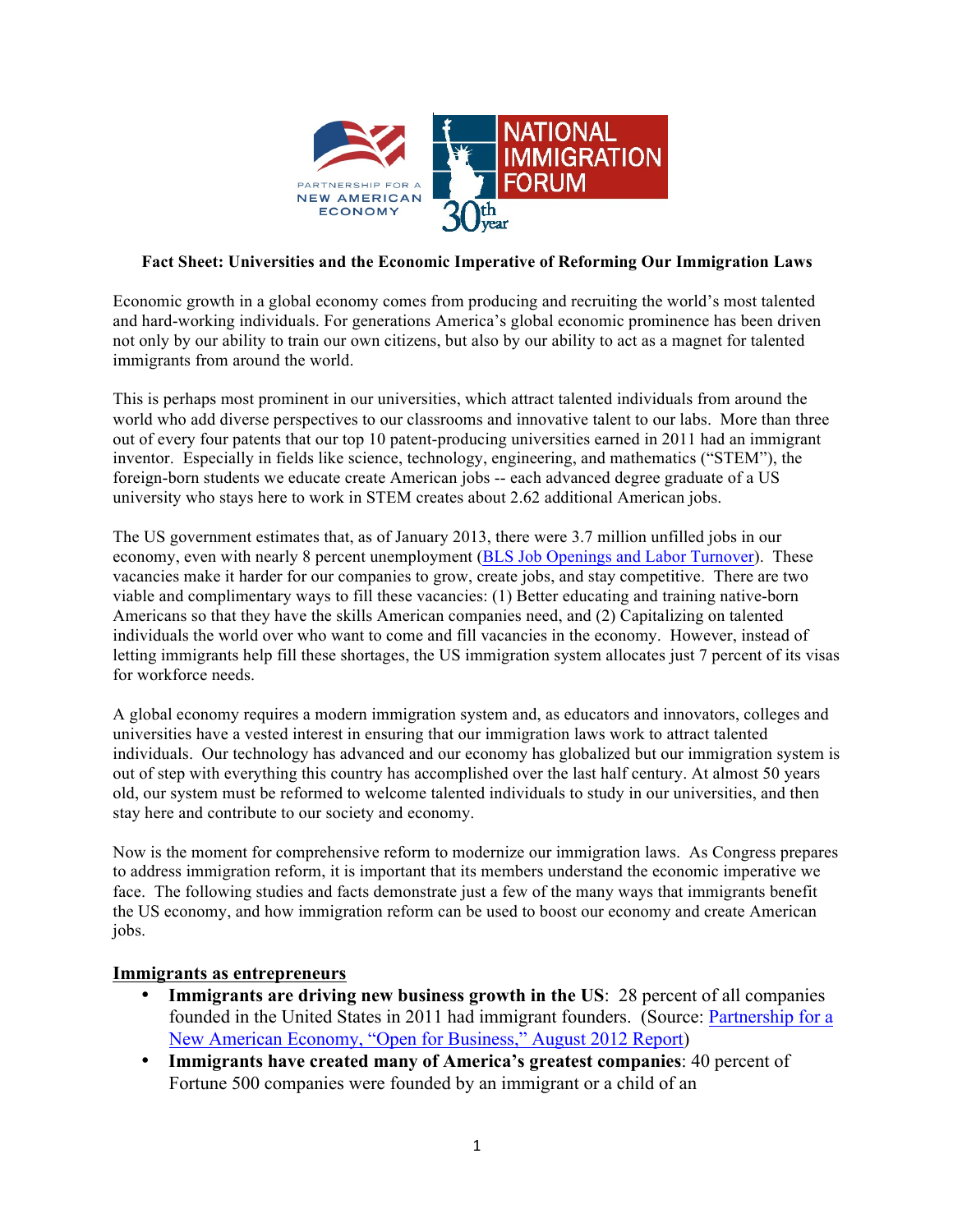immigrant. (Source: Partnership for a New American Economy, "The 'New American' Fortune 500, June 2011 Report)

- **Immigrant-owned businesses make huge contributions to US GDP**: Immigrant owned businesses generated more than \$775 billion in revenue for the economy in 2011. (Source: Partnership for a New American Economy, "Open for Business," August 2012 Report)
- **Immigrant-owned businesses are employing millions of workers**: One in every 10 workers in this country employed at a privately owned business is employed by a business owned by an immigrant. (Source: Partnership for a New American Economy, "Open for Business," August 2012 Report)
- **Immigrants are far more entrepreneurial than their native-born counterparts**: Immigrants are more than twice as likely as the native born to start a business. (Source: Partnership for a New American Economy, "Open for Business," August 2012 Report)
- **Immigrants start a quarter of engineering and technology companies founded in the U.S.:** 24.3% of the engineering and technology companies founded in the U.S. between 2006-2012 had at least one founder who was foreign-born. In Silicon Valley, that rate was 43.9%. Nationwide, these companies employed about 560,000 workers and generated \$63 billion in sales in 2012. (Source: The Kauffman Foundation, "Then and Now: America's New Immigrant Entrepreneurs, Part VII. October 2012).
- Latino and Asian business owners create millions of jobs: Businesses owned by Latinos and Asians employ 4.7 million workers a year. (Source: Immigration Policy Center, "Strength in Diversity: The Economic and Political Power of Immigrants, Latinos, and Asians." January 2012).

## **Immigrants as inventors**

- **Immigrants are inventing the products that will drive American innovation over the coming generation**: More than 3 out of every 4 patents (76%) that the top 10 US patentproducing universities (Caltech, MIT, Stanford, etc.) received in 2011 had an immigrant inventor. (Source: Partnership for a New American Economy, "Patent Pending," June 2012 Report)
- **Those inventions are growing our economy:** The National Bureau of Economic Research reports that immigrant innovations over the decade between 1990-2000 contributed to growing U.S. GDP by 2.4 percent. (Source: The National Bureau of Economic Research, "How Much Does Immigration Boost Innovation?" September 2008).
- **Yet the U.S. share of international patents is decreasing.** For the first time in recent years, in 2009 non-U.S. innovators earned more patents than Americans. Contrast that to 1999, when U.S. innovators earned 57 percent of patents worldwide. (Source: The Brookings Institution, "Creating a 'Brain Gain' for U.S. Employers: The Role of Immigration." January 2011).
- **Our greatest scientists are disproportionately foreign born**: ¼ of the Americans who have won Nobel Prizes have been immigrants, even though they make up just 1/8 of the population. (Source: American Enterprise Institute, "Stop Bickering Over Illegals, Focus on Legal Immigration Reform," October 2011).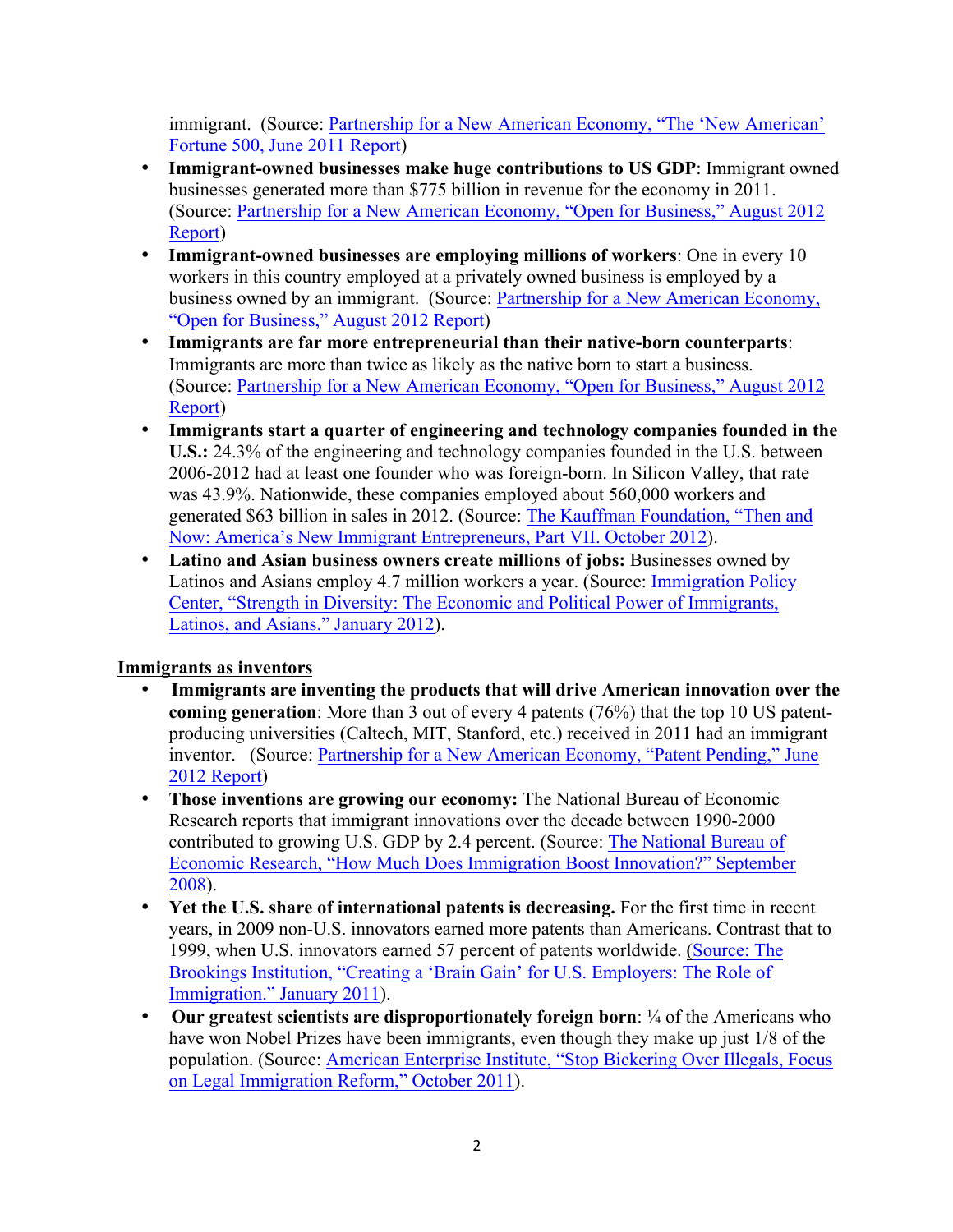- **Immigrants are essential to filling the massive shortfall we face of STEM workers**: Without these graduates, we will come nowhere close to finding the number of science, technology, engineering, and math ("STEM") graduates our economy needs. Even if every American advanced degree STEM graduate gets a job after graduation, we will still face a projected shortfall of more than 200,000 advanced-degree STEM jobs by 2018 that we can't fill. (Source: Partnership for a New American Economy, "Not Coming to America," May 2012 Report). Jobs in STEM have grown three times as fast as jobs in the rest of the economy over the last 10 years. (Source: US Dep't of Commerce, "STEM: Good Jobs Now and for the Future," July 2011 Report). More than  $\frac{1}{4}$  of science and engineering firms already report difficulty hiring, and this is only going to get worse because the number of Americans studying STEM is growing by less than 1 percent per year. (Source: McKinsey, "An Economy that Works," June 2011 Report)
- **US Science and Engineering programs are increasingly dependent on immigrants**: In recent years, nearly half of the doctorates and more than half of the post doctorates in science and engineering at US universities were foreign born. (Source: National Science Foundation: Science and Engineering Indicators, 2010)

#### **Immigrant workers make the US workforce more competitive, productive, and flexible**

- **There is a huge skills mismatch in the US**: Even with more than 8 percent unemployment, the US government estimates that there are currently more than 3.8 million jobs in American that we cannot fill because the skills we have do not match the skills we need. (Source: BLS Job Openings and Labor Turnover Survey, current as of January 2013 report).
- **Immigrants fill gaps in our workforce and help keep our workforce dynamic**: Immigrants can help fill these jobs because immigrants and native born have very different vocational profiles. Immigrants are far more likely to be low skilled, but also more likely to be high skilled. For example, in the healthcare industry, immigrants are more than twice as likely to be physicians and surgeons at the high skilled end, but also nearly twice as likely to be low-skilled nursing assistants and home health aides. (Source: Brookings Institution and the Partnership for a New American Economy, Immigrant Workers in the US Labor Force, March 2012 Report)
- **Immigrants' productivity raises GDP by about \$37 billion per year.** (Source: The Brookings Institution, "Creating a 'Brain Gain' for U.S. Employers: The Role of Immigration." January 2011).
- **As a result of immigration, 90% of native-born Americans with at least a highschool diploma have seen their wages increase.** (Source: The Brookings Institution, "Creating a 'Brain Gain' for U.S. Employers: The Role of Immigration." January 2011).
- **Many industries are entirely dependent on immigrant labor**: Roughly 80 percent of all seasonal agriculture workers in the US are foreign born. (Source: US Department of Labor National Agriculture Workers Survey)
- **On average, immigrants improve the living standards of Americans:** Immigrants raise the overall standard of living for American workers by boosting wages and lowering prices. (Source: The Hamilton Project, "Ten Economic Facts About Immigration," September 2010).
- **In the long run, immigrants increase overall average incomes:** In the long term, immigrants do not reduce native-born American employment rates, but they do increase